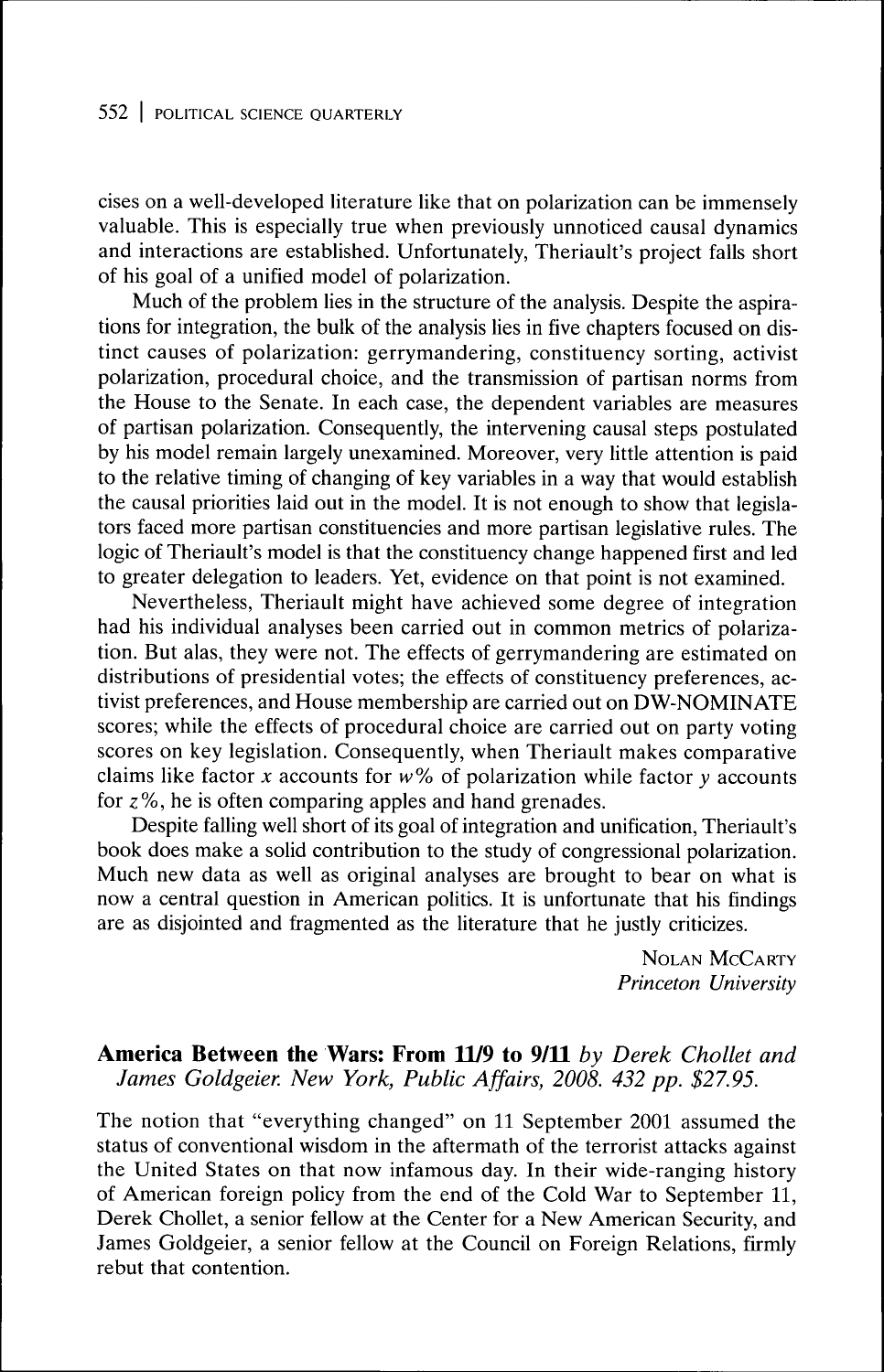Chollet and Goldgeier persuasively argue that the major threats that confronted America in the wake of the attacks of September 11, namely, terrorism, failed states, the proliferation of weapons of mass destruction, and global economic instability, had in fact vexed U.S. policymakers for over a decade after the fall of the Berlin Wall on 9 November 1989. Cleverly bounding their survey by employing the dates of 11/9 and 9/11 as bookends, the authors review the major foreign policy decisions and developments of the George H.W. Bush and Bill Clinton presidencies, particularly: the 1991 Persian Gulf War and subsequent coercive diplomacy against Iraq; humanitarian interventions in Somalia, Haiti, Bosnia, and Kosovo; counter-terrorism strikes against targets in Afghanistan and Sudan; and crucial economic decisions to pursue the ratification of the North American Free Trade Agreement and World Trade Organization, and to bail out the Mexican peso.

*America Between the Wars* is a solid introduction to the history of post-Cold War American foreign policy. It is relatively comprehensive in scope, and it is written in a refreshingly unpretentious and accessible manner. Perhaps its chief merit, though, is that it not only reconstructs the key events of the 11/9-9/11 epoch, but it also instructively depicts the underlying intellectual battles over competing visions of U.S. grand strategy that transpired within and between the Democratic and Republican Parties during that period. Chollet and Goldgeier meticulously track how the Democrats shed their post-Vietnam dovish tendencies in favor of a more-hawkish liberal interventionism during the Clinton years, while the Republicans abandoned the establishment of internationalism epitomized by the first Bush presidency in favor of the more-isolationist and unilateralist stance adopted by the congressional Republican majority that took power in 1995. Meanwhile, the Democratturned-Republican neoconservative faction, which favored the robust use of American military power on behalf of humanitarian causes, but which was highly skeptical of multilateralism, initially flirted with the Clinton administration, but increasingly gravitated back toward the Republicans, achieving intellectual predominance within the George W. Bush presidency after September 11.

Unfortunately, these strengths are counterbalanced by two significant weaknesses. First, Chollet and Goldgeier refrain from providing a coherent analytical framework for either explaining or evaluating U.S. foreign policy decision making during the chaotic decade of the 1990s. Their overarching thesis, that the Bush I and Clinton administrations had to grapple with the same problems that took center stage after September 11, is too nebulous and underdeveloped to impose sufficient discipline on the flood of otherwise-disparate events discussed in the historical narrative. Second, although the authors conducted an impressive array of interviews with many of the key figures who played a role in the events of the 11/9 to 9/11 period, the work contains few insights that readers already familiar with the subject matter will find new and revealing.

In sum, *America Between the Wars* will be a useful historical primer for students and non-experts, but does not exhibit the analytical or empirical depth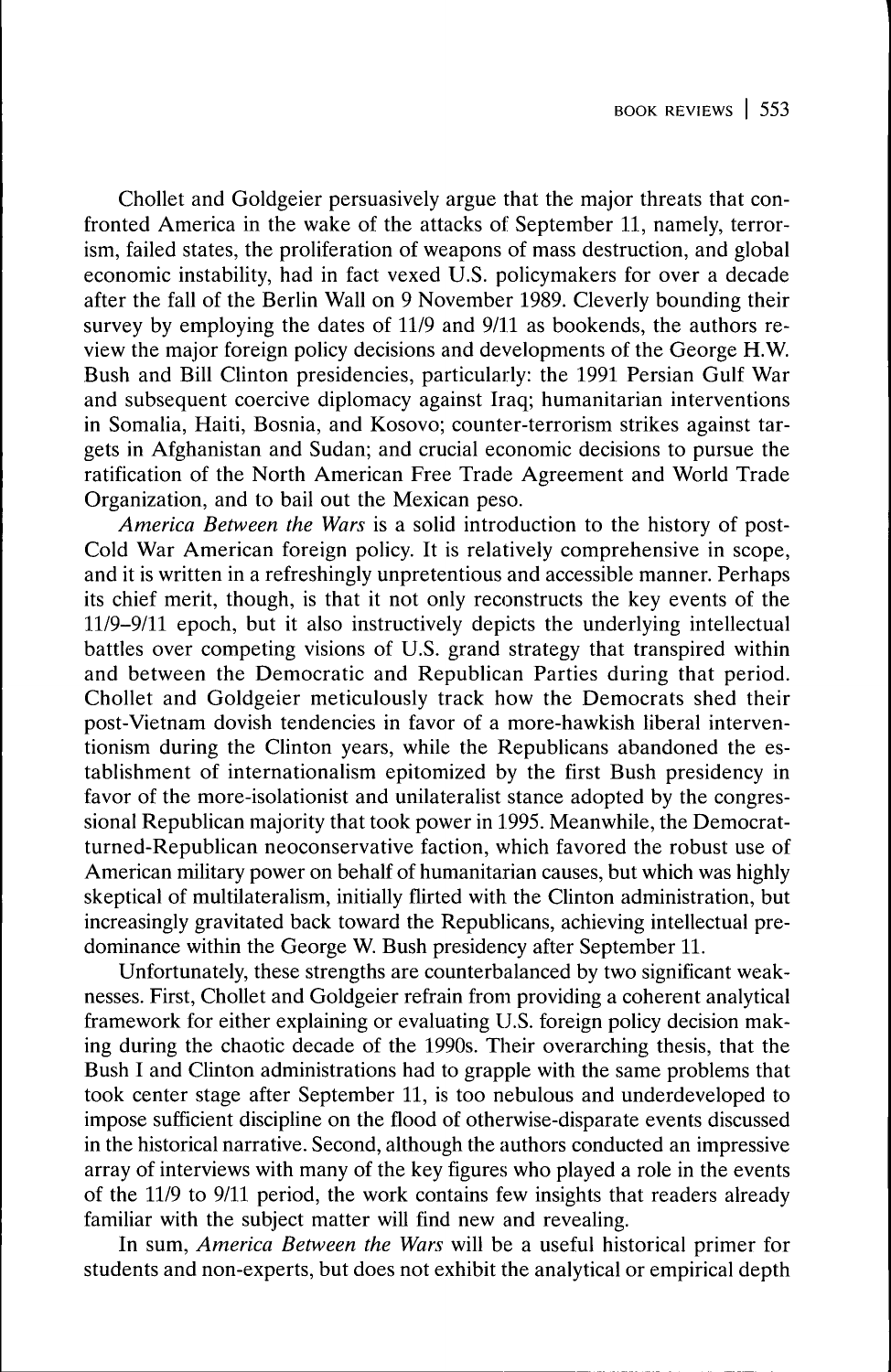that would justify its inclusion on the reading lists of foreign policy scholars and analysts already quite familiar with the chronicle it recounts.

> EVAN RESNICK *Yeshiva University*

**American Power and the Prospects for International Order** *by Simon Bromley. Oxford, Polity Press, 2008. 288 pp. \$29.95.*

**Managing American Hegemony: Essays on Power in a Time of Dominance** *by Kori N. Schake. Stanford, CA, Hoover Institution Press, 2009. 172 pp. \$15.00.*

Simon Bromley's *American Power and Prospects for International Order* and Kori N. Schake's *Managing American Hegemony: Essays on Power in a Time of Dominance* present readers with two books that while they share a common theme—understanding how the United States became the leading power in the international system and what this means for the future—are quite different in style and purpose. Bromley's book is a detailed and historically contextualized treatment of post-World War II U.S. foreign policy that is geared to a professional audience and requires a close reading in order to gain an appreciation for the fullness of his argument. Schake's book is a quicker read that is far more focused on the contemporary world situation. As befitting her position as a senior adviser to John McCain's presidential campaign, Schake's book has the feel of a foreign policy primer, ending with a chapter on recommendations for the next president. Bromley's analysis shares with Schake's a concern over many of the same issues: the rise of challengers (most notably China), the problem of American debt, the functioning of international institutions such as the North Atlantic Treaty Organization, and the contours of American power.

American hegemony serves as the starting point for Schake's analysis as she asserts that "the international order, therefore, is probably stuck with American hegemony, unless we destroy it ourselves"  $(p. 4)$ . The roots of American hegemony are seen as residing in a convergence of economic, military, diplomatic, cultural, and linguistic power on the one hand and, on the other, a dynamic political culture and economic system that champions change and rewards risk taking but does not overly penalize failure. These traits are especially valuable, Schake argues, in a globalized world, and globalization is the starting point for her analysis of American foreign policy. She observes that while globalization seems natural to most Americans, not only is it seen as threatening by many around the world, but it is also seen as an American creation, with globalization and Americanization treated as synonymous. Addressing European concerns in particular, Schake attributes this view to fears about how the international order is changing and Europe's collective